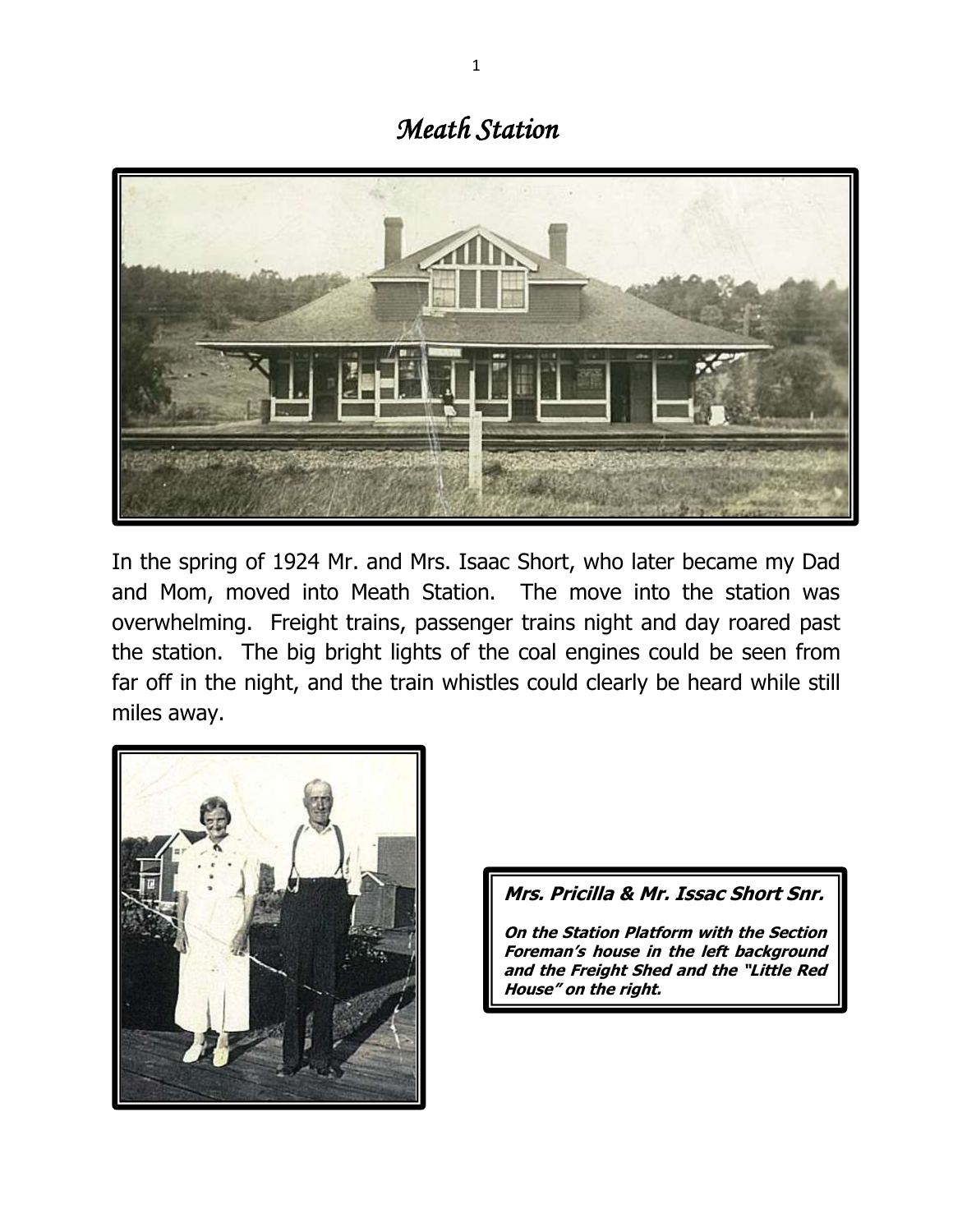The station consisted of 10 rooms in total  $-$  an office, a baggage room, a waiting room and the family's living quarters.

The waiting room was very large with three big benches. Light was provided by one coal oil lamp attached to the wall. My Mother's passion for plants and flowers was very obvious, with plants in every window. The office was next to the waiting room with a split door that could be locked when needed. There was a wicket in case people needed assistance. A huge desk ran across the front of the office, under large windows which looked out on the tracks. Also on that wall were the telegraph phones and radios needed to run the Meath Station.

The living quarters in the station had a dining room, a parlour, a big kitchen and four bedrooms upstairs. The baggage room could be entered from the platoon or from the kitchen. All the floors in the station were bare hardwood. There were no bathroom facilities in the station and no running water. Although there was a large sink in the kitchen. The coal and wood stove had a small water reservoir on the side so the water stayed hot as long as the fire was burning. The pump well was at the side of the station to be used by everyone. The 2 toilet outhouse was a little red building about 100 feet out from the station for men and women.

The station was heated by a large coal furnace in the basement. When we needed more coal, the coal car would transfer coal through a chute into the basement coal bin of the station.

The lawn and flower gardens were the beauty of the station and people passing thru on the trains would always gaze out the windows at the flowers. All the flowers would be supplied by the CPR Company after Mother became known for her passion for flowers.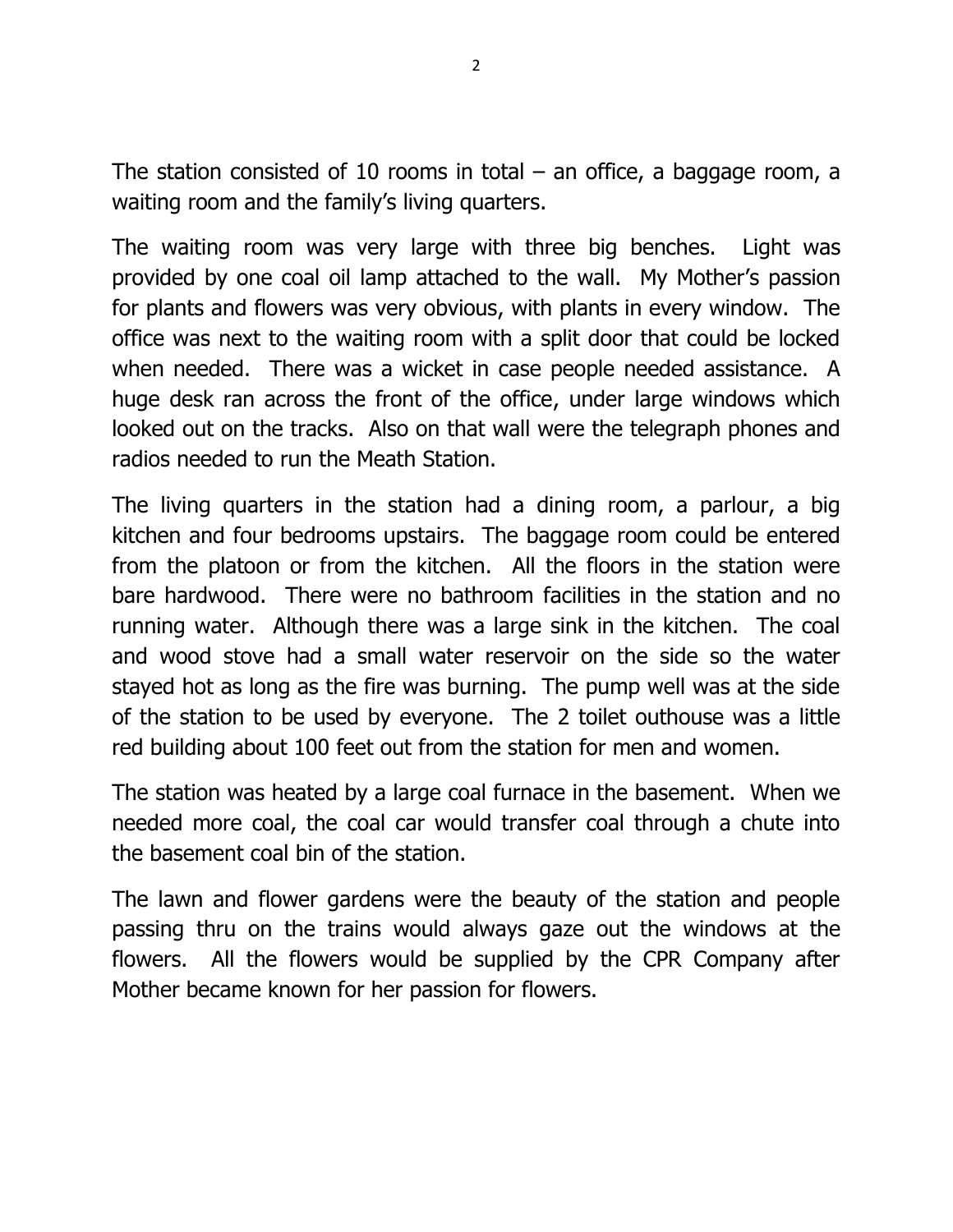

**Isabel & Mabel In front of station garden.**

Mr. Short, my father, started his day at 4 o'clock in the morning or sometimes during the night. He had to know what time trains would be coming through or if the trains would be pulling into the sidings for other trains to pass through on the main line. Some nights the freight train engineer would have to use the telegraph phones and my father had to be available at all times. The section foreman, Mr. Leonard Pryer, who was in charge of the tracks going west, would come into the office in the morning for his orders for the day. My father would then walk two and one half miles down the track to the little red office where the other workers were waiting. They would then get on the hand car that would take them to where they were working that day. The hand car was not engine driven so the men had to be physically fit for the job. The phones in the office were out of bounds to everyone except railway employees on business and the station was only open at certain times of the day.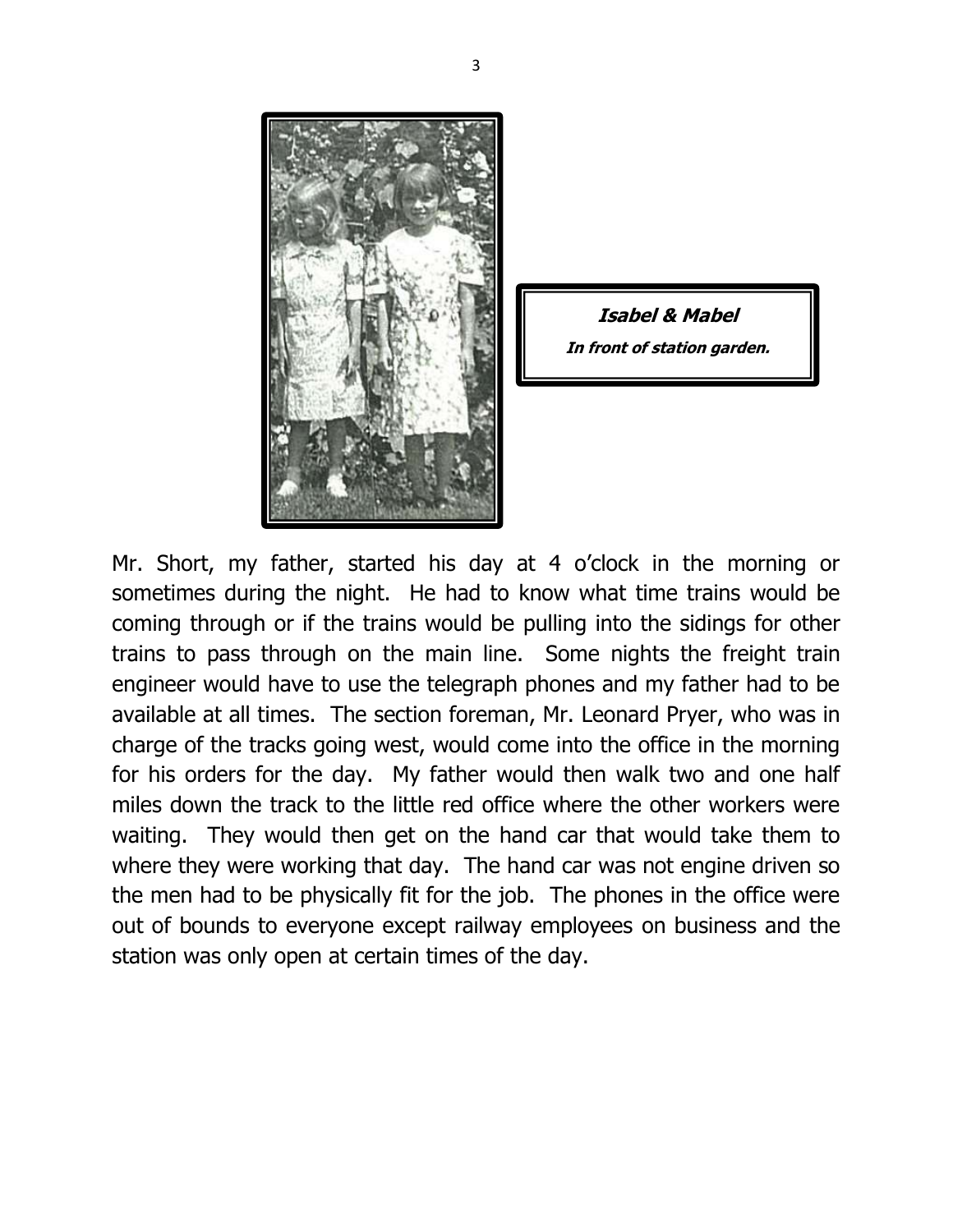

The first train arrived at 8 am. The boys and girls from Meath took that train to high school either in Cobden or Renfrew. The three Robinson brothers, sons of Joe Robinson who owned a farm in Meath, took that train to Renfrew. Clarence, Clayton and Cecile all became doctors. Elmer Goltz, the son of Frank Goltz who worked on the railroad, went to Renfrew. Elmer became owner of Goltz's leather store in Pembroke. Hazel Davidson, Ruth Warman, Glen Kenny also took the train from Meath to high school.

The next passenger train came in at 12 noon from Ottawa. It would stop and pick up people and take them to Pembroke, then continue on to Chalk River. It would return at 2pm on its way back to Ottawa bringing the people back that had been shopping in Pembroke. There was another train at 6:30pm from Ottawa and this train would return the boys and girls from high school.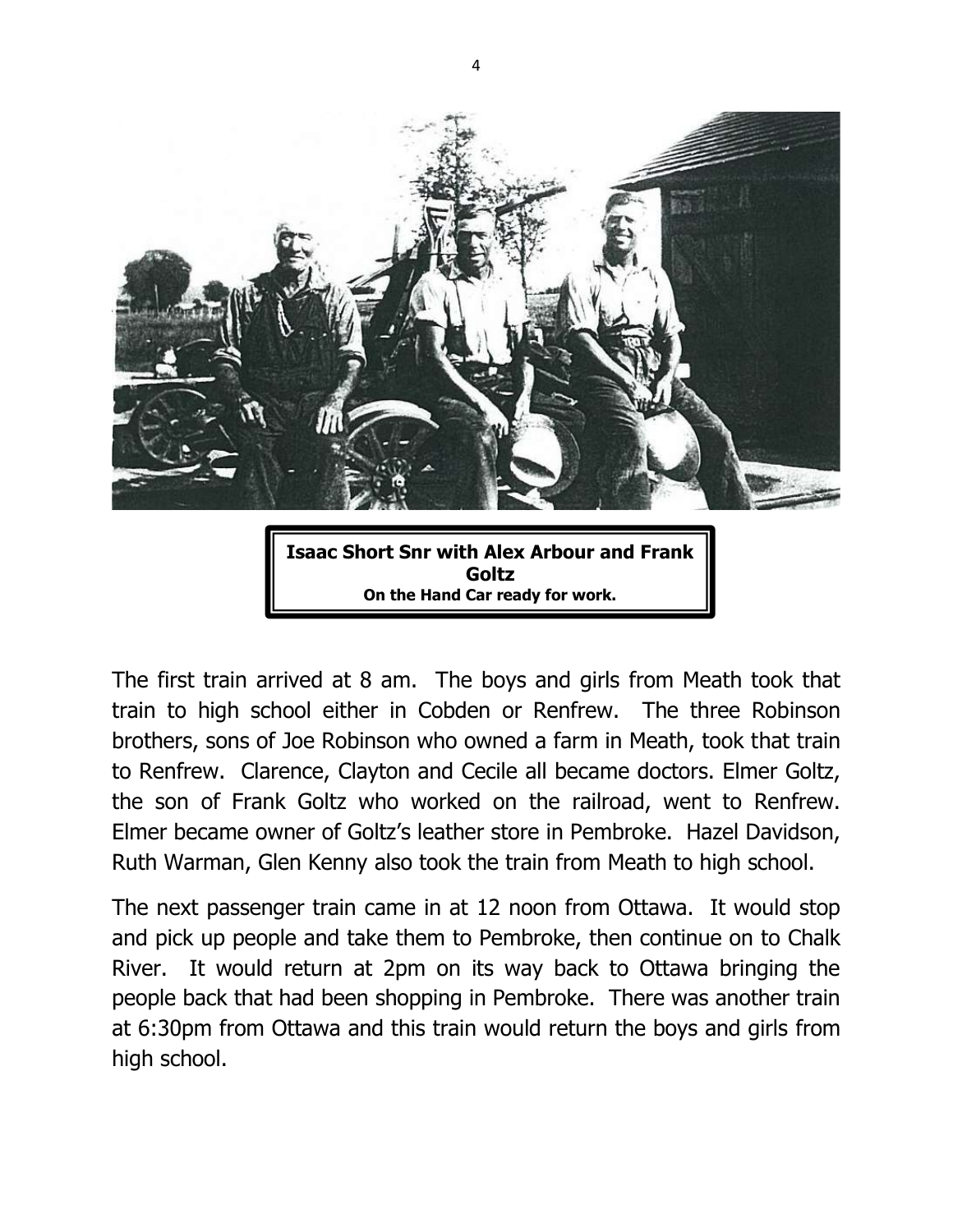The freight shed was at one end of the platform. It housed the freight materials that the trains would unload. My mother could not read or write so people would get their materials after my father finished his days' work. The freight shed also housed the coal for the section house. Mr. Pryer, the foreman, for the tracks going west lived in the section house.

The cattle yards were a quarter mile from the station. They were quite large and the wooden rails of the cattle yards were painted all white with the red buildings. In the spring and fall the farmers would pass the station on foot, herding the cattle, the sheep or the pigs. No one was allowed outside on these days. Highway 17 was almost shut down until all these animals were safely off the roads. The animals were later loaded onto the cattle cars and taken away to the slaughter houses.

My father ruled the station with an iron fist. No one was allowed to loiter or play on the platform or in front of the station. When he retired he was quite proud to be acknowledged by the CPR Company for keeping safety and priority at Meath Station.

Trains, trains, Meath Station was always busy. My mother and father were always there to serve the people.

## **The War Years**

The depression of 1929 was still lingering and jobs were very scarce when the Second World War started in 1939. Many train loads of young men, who had joined the army, navy or air force, passed through Meath Station. Most of them too young to realize what lay ahead.

There were many young men from Greenwood and Meath that were among those brave young soldiers including: Lyle Lemkie, Alvin Carnegie , Peter Pappin, Harry Warman, Irwin Lebow, Cecil and Clayton Robinson, Pursy, Herbie, and William Blackmore. William was killed in action in 1944. I went to school with many of these young men. The Blackmore and Warman families had immigrated to Canada in 1918-20.

Sometimes the trains were moving so fast, past the station that we were not able to see the faces of the men looking out the windows of the trains.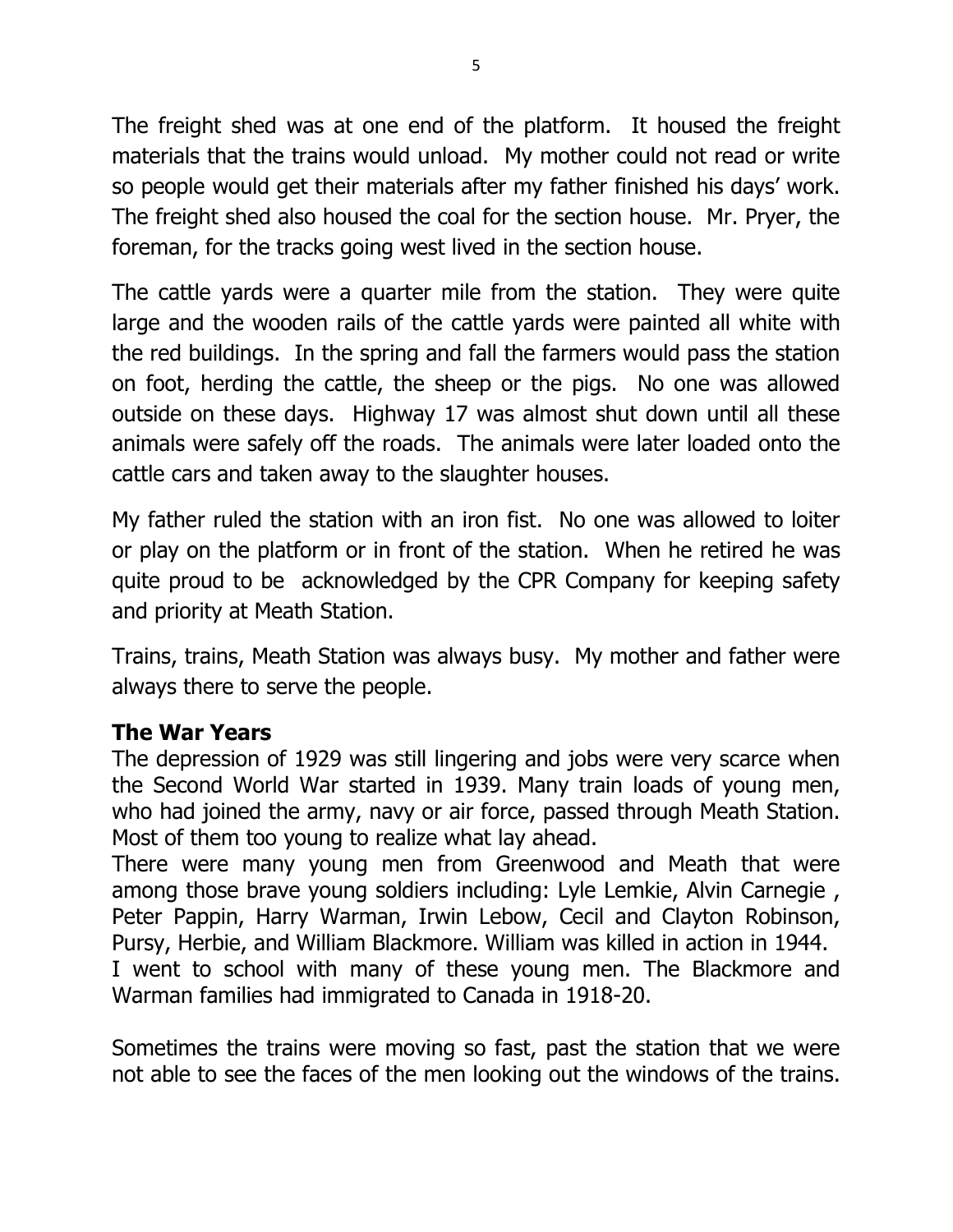Sometimes the trains would have to pull into the siding to let another train pass on the main line; usually it was another troop train.

My mother always had a 'Union Jack', and little flags with red, white and blue hats for my sister Isabel and me. When the troop trains would pass the station, Mother, Isabel and I would wave our flags with glee. When the train windows were open the soldiers would wave and yell greetings back to us. Isabel and I heard our parents talk about the war, but we were too young to really understand what it was all about. This is one of the few occasions when we were allowed in the station or on the platform. With the trains and customers coming and going, a train station was just too dangerous for two little girls to play.

During the summer of 1943, or early in 44, 5 Airmen lost their lives on Highway 17 at Meath Station. They were returning back to Petawawa Military Camp from a night out in Ottawa. The midnight train was to pass through Meath, but hit the car the Airmen were travelling in. All five men were thrown into the Muskrat River. Railroad workers were called out to recover the torn bodies from the river. It was the most horrific accident to happen at Meath.

Isabel and I started school at SS No 9 in 1938. I was almost 7 years old, but Isabel and I had to go together. It was 2-1/2 miles along Highway 17 and even in those early days, it was a dangerous hike. There was a large rock cut along Highway 17, near the bridge over the Muskrat River.

Mr. Abe Patterson, a wood carver, would spend all day during the summer months whittling away at his carvings. Abe was also a pupil at SS No 9. He was the son of Mr. and Mrs. David Patterson of Greenwood. On our way to school in the early spring, Isabel and I would be so excited to see Mr. Patterson. He always had a handmade whistle or two to give us, along with a warning to watch for cars.

Mr. Patterson became a famous wood carver of Pembroke. His carvings became quite famous and can be seen across Canada and in many places around the world. One of his pieces of work is a replica of the first Greenwood Methodist Church, which he carved before it was torn down, a few years ago. This historic piece is on display in the new Greenwood Methodist Church as a memorial and tribute to the pioneers of the